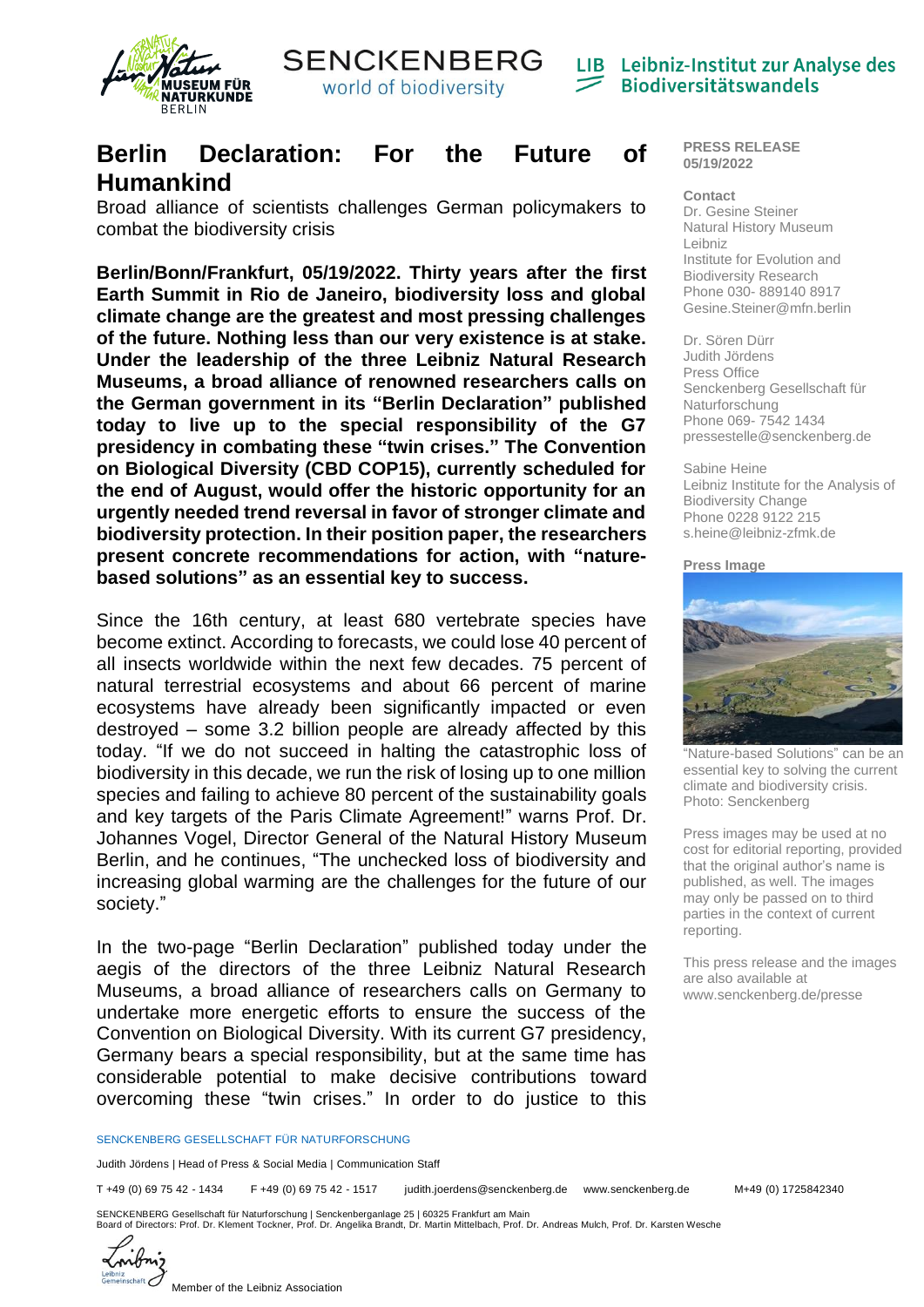leadership role, the researchers propose a series of concrete measures in the "Berlin Declaration" – with "nature-based solutions" first among them. These are measures to protect, sustainably manage and restore natural or altered ecosystems while at the same time benefiting human well-being and biodiversity. For example, at the Convention on Biological Diversity at the end of August, Germany is expected to strongly advocate the effective, global protection of 30 percent of all land and marine areas by 2030, as well as the restoration of an additional 20 percent. A clear prioritization of the sustainable protection of the most species- and carbon-rich areas on earth is essential in this regard.

In addition, significantly more money should be invested in biodiversity protection. In order to live up to its responsibility to the global South, Germany should, among other things, increase the "substantial" increase already agreed upon in the coalition agreement from its current level of around 800 million Euros to at least two billion Euros annually for the time being. In the medium term, 8 billion Euros per year would be required. The international "Legacy Landscape Fund" launched by Germany in 2021 is a very powerful instrument for the sustainable protection of the most species- and carbon-rich areas on Earth, according to the signatories. One billion Euros in additional private funds could be mobilized globally if two billion Euros of public money were invested. Instead of the current seven, up to 100 major protected areas could be permanently safeguarded worldwide for future generations. According to the "Berlin Declaration," the nearly 67 billion Euros in annual environmentally harmful subsidies in Germany, around 90 percent of which are classified as harmful to the climate, could be used to finance such measures. These public funds should be employed in such a way that they have a positive impact on both nature conservation and climate protection.

In the words of Prof. Dr. Bernhard Misof, director of the Leibniz Institute for the Analysis of Biodiversity Change: "We can only overcome the "twin crises" jointly and together with nature. Synergies must be used. Negative effects on the respective other crisis must be explicitly avoided. Leading scientists and economists see "nature-based solutions" as an economically efficient way to promote ecosystem conservation and renaturation. This will protect the biodiversity that is so precious to us humans, while at the same time sustainably curbing global warming. Investments in "naturebased solutions" generate benefits with high monetary and nonmonetary value. Protecting mangrove forests alone can avoid \$80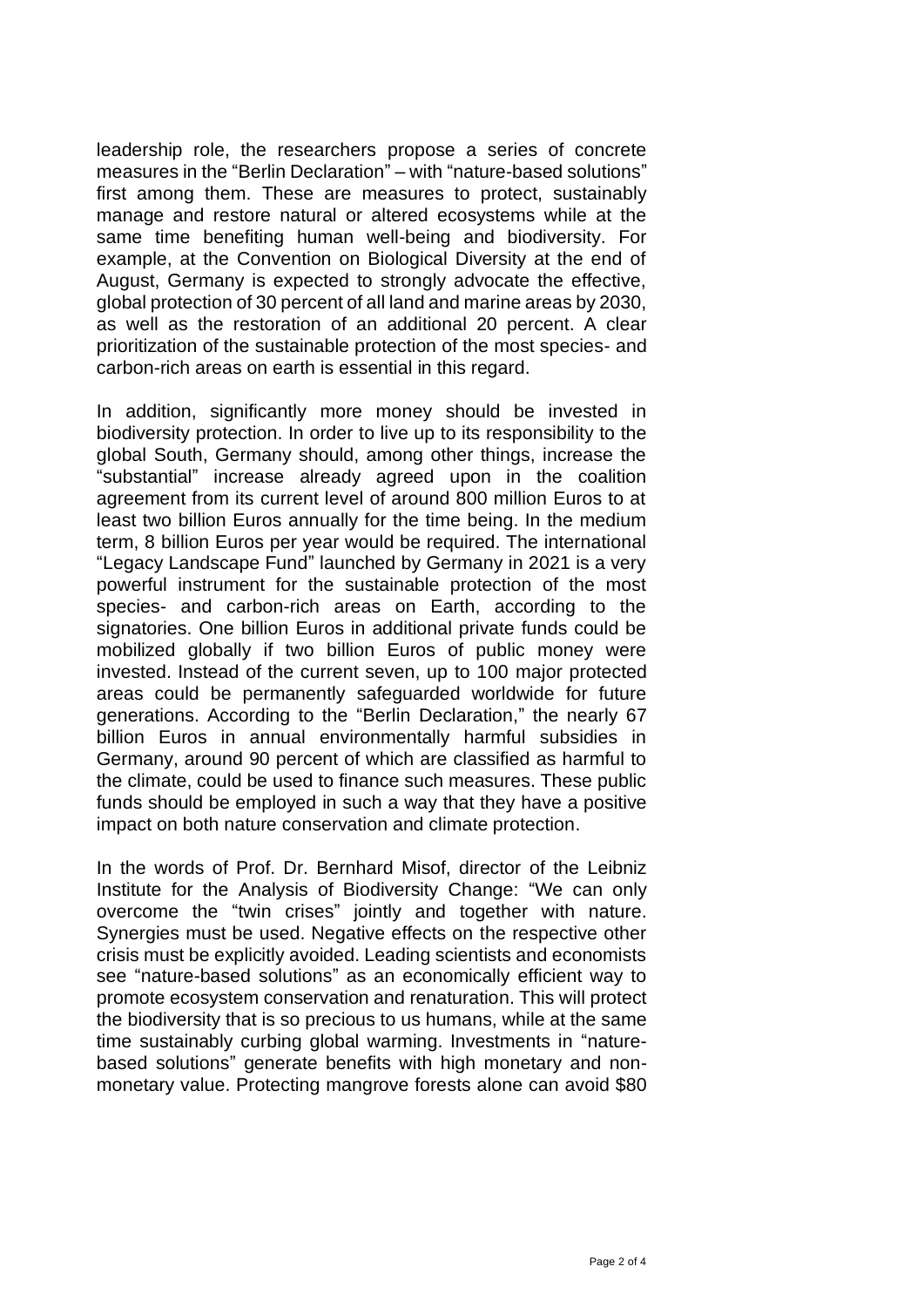billion in damage annually while protecting 18 million people in the process."

The Director General of the Senckenberg Gesellschaft für Naturforschung and initiator of the "Berlin Declaration," Prof. Dr. Klement Tockner, summarizes: "We need clear priorities in the protection and active management of nature. The scientific facts are on the table – and they are convincing! With our biodiversity, we are losing "nature's libraries" at an unimagined rate – more than 100 times faster compared to natural loss. However, there is still a lack of awareness, of the courage to act, and of a determined, effective implementation by politics, business, and society. The necessary goals in climate and biodiversity protection can only be achieved with a fundamental transformation in the way society deals with our natural basis of life. We owe this to our children, grandchildren, and future generations!"

## **Link to the Berlin Declaration and additional materials: http://download.naturkundemuseumberlin.de/presse/BerlinerErklärung**

(User name: dinosaurier, password: jurazeit)

*The Natural History Museum Berlin (MfN) is an integrated research museum of the Leibniz Association with international appeal and a globally networked research infrastructure. As an innovative communication center, it goal is to shape the scientific and social dialogue about the future of our planet and develop a democratic knowledge-based society. Teams from different disciplines explore the more than 30 million collection objects concerning the evolution of the Earth and of life. Topics range from the development of the solar system to the mechanisms of evolution and the diversity of life on Earth. In addition, the scientific-historical, cultural and artistic significance of the objects is explored and reflected upon. Over the next ten years, the Natural History Museum Berlin will consistently implement the Future Plan, which is funded with a total of 660 million Euros by the federal government and the state of Berlin. The Future Plan aims to intensify the dialogue between science, business, politics, and society in order to find science-based solutions to the challenges of the future. Additional information can be found at [www.museumfuernaturkunde.de](http://www.museumfuernaturkunde.de/)*

*The Leibniz Institute for the Analysis of Biodiversity Change (LIB) is dedicated to the study of biodiversity and its changes, and the results are conveyed to society at large in an informative manner. In order to better understand the current mass extinction of flora and fauna, scientists are searching for correlations and causes of* – *frequently man-made* – *changes. The goal is to develop solutions for the preservation of ecosystems and species in order to maintain the basis of current life. For additional information, visit https://leibniz-lib.de*

*The Senckenberg Gesellschaft für Naturforschung (Senckenberg Nature Society), a member institution of the Leibniz Association, has studied the "Earth*